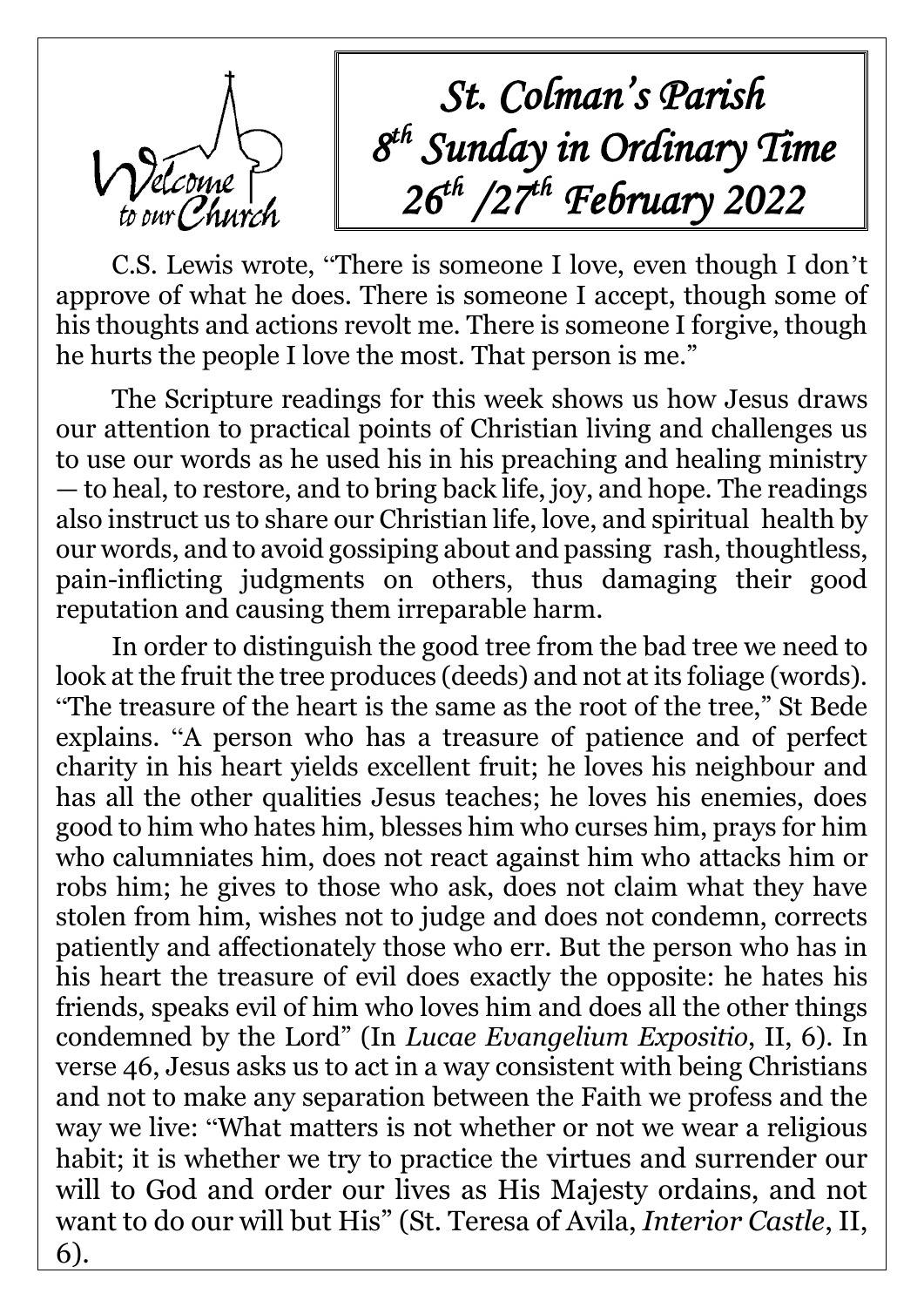| Fr. Danny Broderick (087) 9061255<br><b>Parish Residence: 18 Ballyoughtragh Heights, Milltown</b><br><b>Rev. Conor Bradley (087) 3664057</b><br><b>Parish Office: Tues. &amp; Thurs 9:30-12:30 066-9767312</b><br>Email: milltown@dioceseofkerry.ie<br>Website: www.milltownlistryparish.com<br>Safeguarding Children: Contact No (087) 6362780 |                           |                                                     |                                          |  |
|-------------------------------------------------------------------------------------------------------------------------------------------------------------------------------------------------------------------------------------------------------------------------------------------------------------------------------------------------|---------------------------|-----------------------------------------------------|------------------------------------------|--|
| <b>Adoration of the Blessed Sacrament takes place every</b><br>Wednesday in Milltown Church from 4:00p.m. -7:00p.m.<br><b>Masses &amp; Intentions</b>                                                                                                                                                                                           |                           |                                                     |                                          |  |
| Mon. Feb. $28th$                                                                                                                                                                                                                                                                                                                                |                           |                                                     | No Mass                                  |  |
| Tues. March 1 <sup>st</sup>                                                                                                                                                                                                                                                                                                                     | Listry                    | $7:00$ p.m.                                         | Pauline Ferris,<br>Faha                  |  |
| Wednes March 2 <sup>nd</sup>                                                                                                                                                                                                                                                                                                                    | <b>Milltown</b><br>Listry | Milltown $8:00$ a.m.<br>$10:00$ a.m.<br>$6:00$ p.m. | Ash Wednesday                            |  |
| Thurs March 3rd                                                                                                                                                                                                                                                                                                                                 |                           |                                                     | No Mass                                  |  |
| Fri. March 4 <sup>th</sup>                                                                                                                                                                                                                                                                                                                      | Milltown                  | $7:00$ p.m.                                         | Lisa Orsi Spillane<br>Culleeneymore      |  |
| Sat. March 5 <sup>th</sup>                                                                                                                                                                                                                                                                                                                      | Listry $\vert$            | 6:00 p.m.                                           | John Griffin<br>Rosnacartan              |  |
| Sun. March 6 <sup>th</sup>                                                                                                                                                                                                                                                                                                                      |                           | Milltown $11:15$ a.m.                               | Paddy & Kathleen Heffernan<br>Abbeylands |  |

| <b>Eucharistic Ministers</b>                                         |                                             |  |  |  |
|----------------------------------------------------------------------|---------------------------------------------|--|--|--|
| <b>Listry Saturday March 5th</b>                                     | Margaret Gallagher                          |  |  |  |
| <b>Milltown Sunday March 6th</b>                                     | Josephine Twiss                             |  |  |  |
|                                                                      | <b>Readers</b>                              |  |  |  |
| <b>Listry Saturday March 5th</b><br><b>Milltown Sunday March 6th</b> | Elizabeth Griffin<br><b>Josephine Twiss</b> |  |  |  |

*Readings, can be collected in advance, from the Sacristy, after any Mass.* Mass is broadcast on 106fm, and all Weekend Masses will be streamed online via [www.milltownlistryparish.com](http://www.milltownlistryparish.com/) or churchmediatv.ie. The webcam in Milltown and Listry church captures images of individuals who sit in the first two seats of the church. Please sit in another part of the Church if you do not wish your image to be broadcast in this way.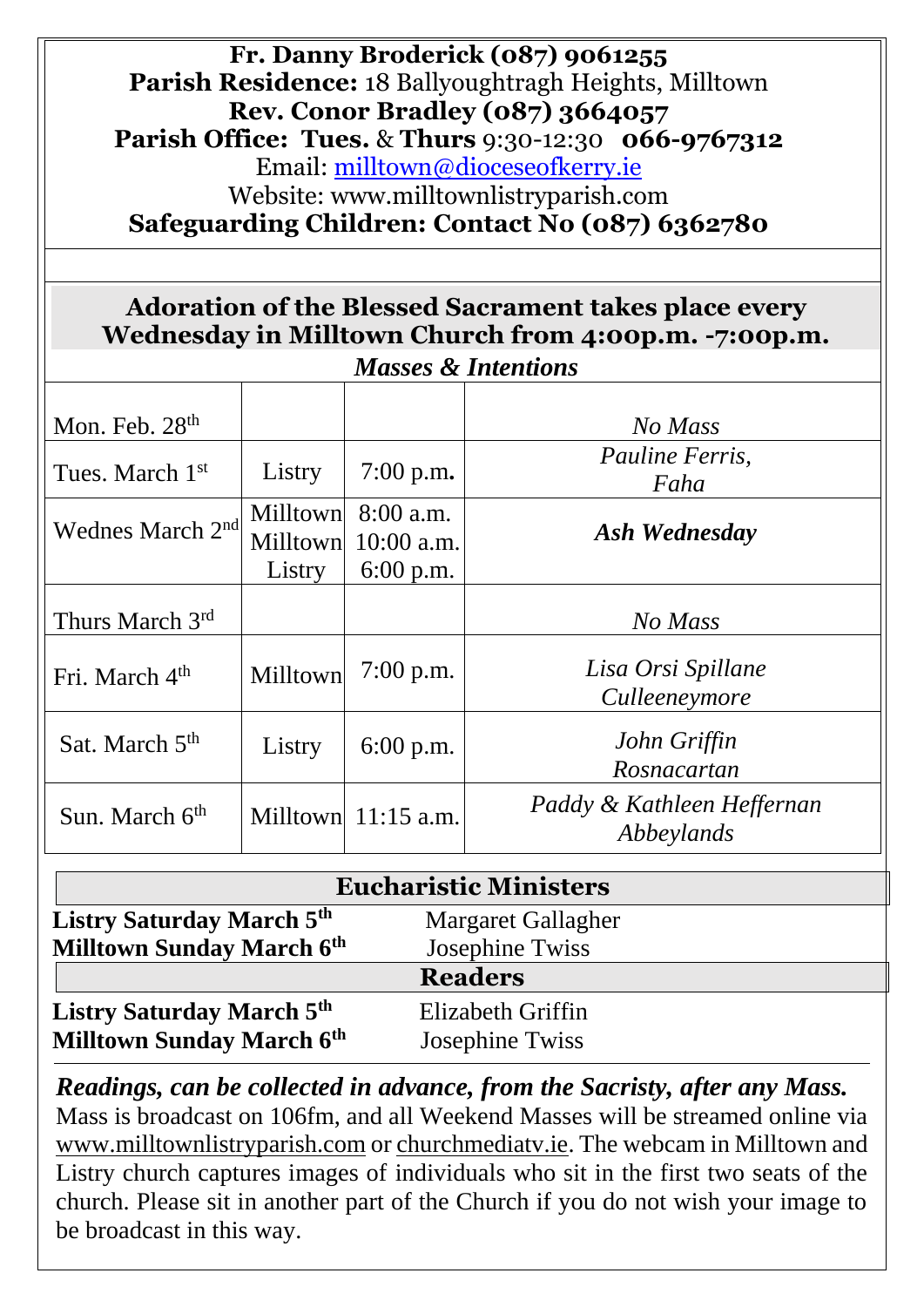**Second Collection:** will be taken up at Masses w/e 12/13<sup>th</sup> March - Emigrant Services

**First Friday Communion Calls:** will take place on Friday March 4<sup>th</sup>. If you have a family member or neighbour who wishes to receive Holy Communion each month in their home, please contact Fr. Danny, (087) 9061255 Rev. Conor (087) 3664057 or the parish office (066) 97 67312.

**First Friday Confessions** are available after 7:00p.m. Mass in Milltown Church on Friday March 4<sup>th</sup>.

**Monthly Prayer Meeting:** takes place in the Nagle Rice Community Hall on Sunday March 8th from 8-9.30pm. Everyone is most welcome, please come.

**Anam Cara Kerry**, the organisation that supports bereaved parents, is holding its monthly Parent Evening for bereaved parents on Tuesday 8th March at 7:20pm in the Meadowlands Hotel, Tralee Co. Kerry**.** This event is free and open to all bereaved parents regardless of the age your child died, the circumstances of their death, or whether their death was recent or not. We also offer an online support group, and you can get further information on this by contacting us in  $info@anamcara.e$ 

**Recovery Haven Kerry Cancer Support House** will run a 6 week Thriving and Surviving course online via Zoom commencing Wednesday March 2<sup>nd</sup> from 10.30 am to 1 pm. The course is to help support people recovering after cancer treatment. If you are interested or would like to know more about this course, please contact Reception on 066 7192122

**Volunteer Drivers:** Castlemaine Community Centre are looking for volunteer Drivers to deliver meals on wheels in the Milltown area. Please contact Dan Walsh on (066 )97 67833 for further details.

**Flower Arranger Rota**: Please contact the Parish Office if you wish to help out with our Flower Rota for the Altar. The office will be in contact with the existing volunteers as well. Thank you to all for your good work.

## **Medjugorje Pilgrimages 2022**

Please contact Tom Dennehy, Kiskeam, Co Cork for all the information on these trips on (087) 6468658 May  $25<sup>th</sup>$  – Depart from Cork to Monstar June 22nd – Depart Aer Lingus Flight from Cork to Dubrovnik Sept.  $14<sup>th</sup>$  – Depart from Shannon to Monstar Cost  $C775.00$  per person Fr. Danny Broderick will be the Spiritual Director on the June trip to Medjugorje.